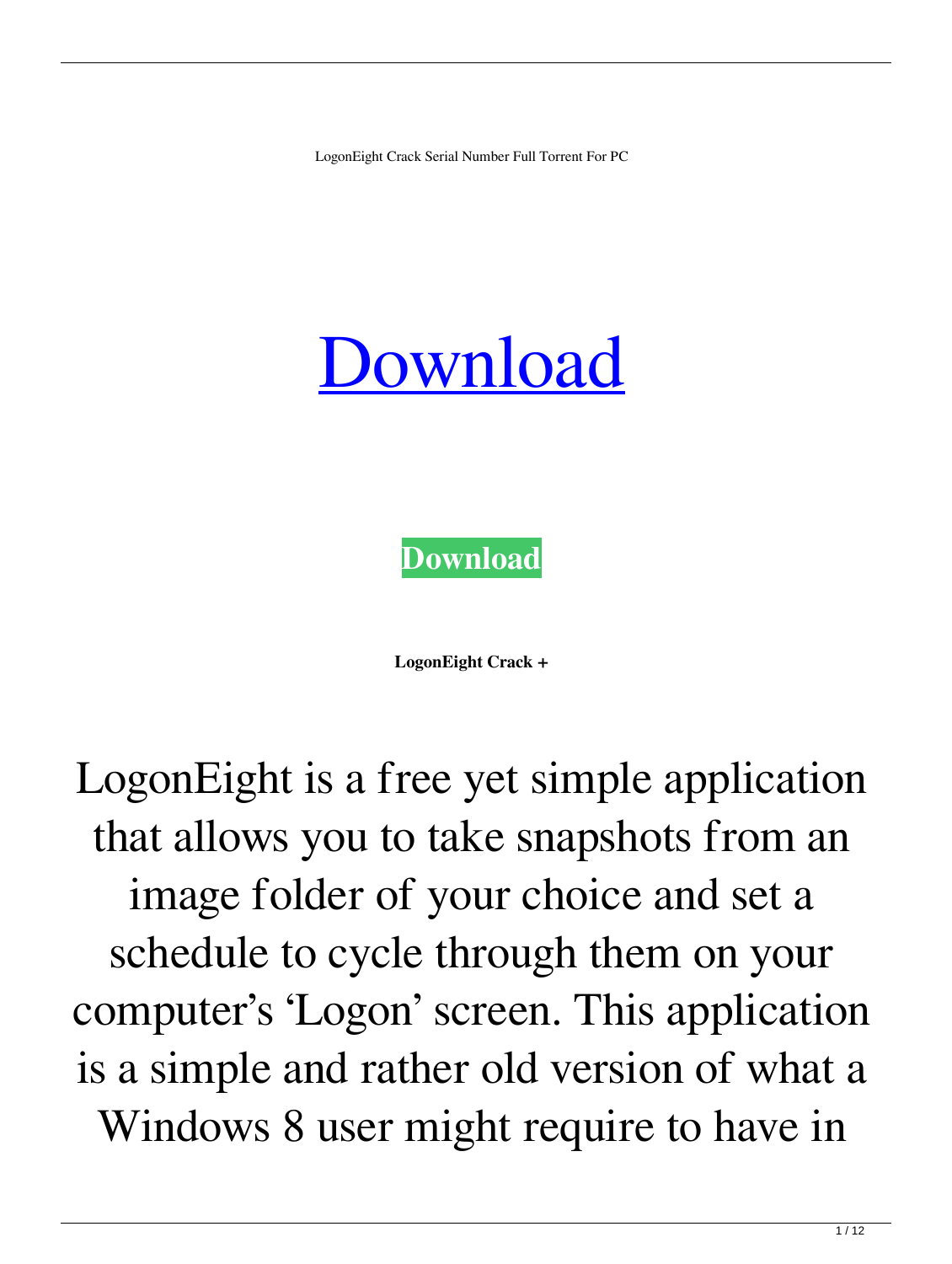order to customise the OS as per their choice. The folder of images to be used on the system's 'Logon' screen can be located anywhere on your local system drive and the timer can be setup at any interval you choose. How to Use LogonEight The application can be used through a web browser as well as by downloading a desktop client from the application's official website. The LogonEight website will take you to an installation wizard that you can use to import the application onto your computer and have it ready to use. However, you will need to first install the app onto your desktop drive before you can proceed with its setup. The wizard is not really complicated. You can choose between a default login screen and one of the hundreds of images available in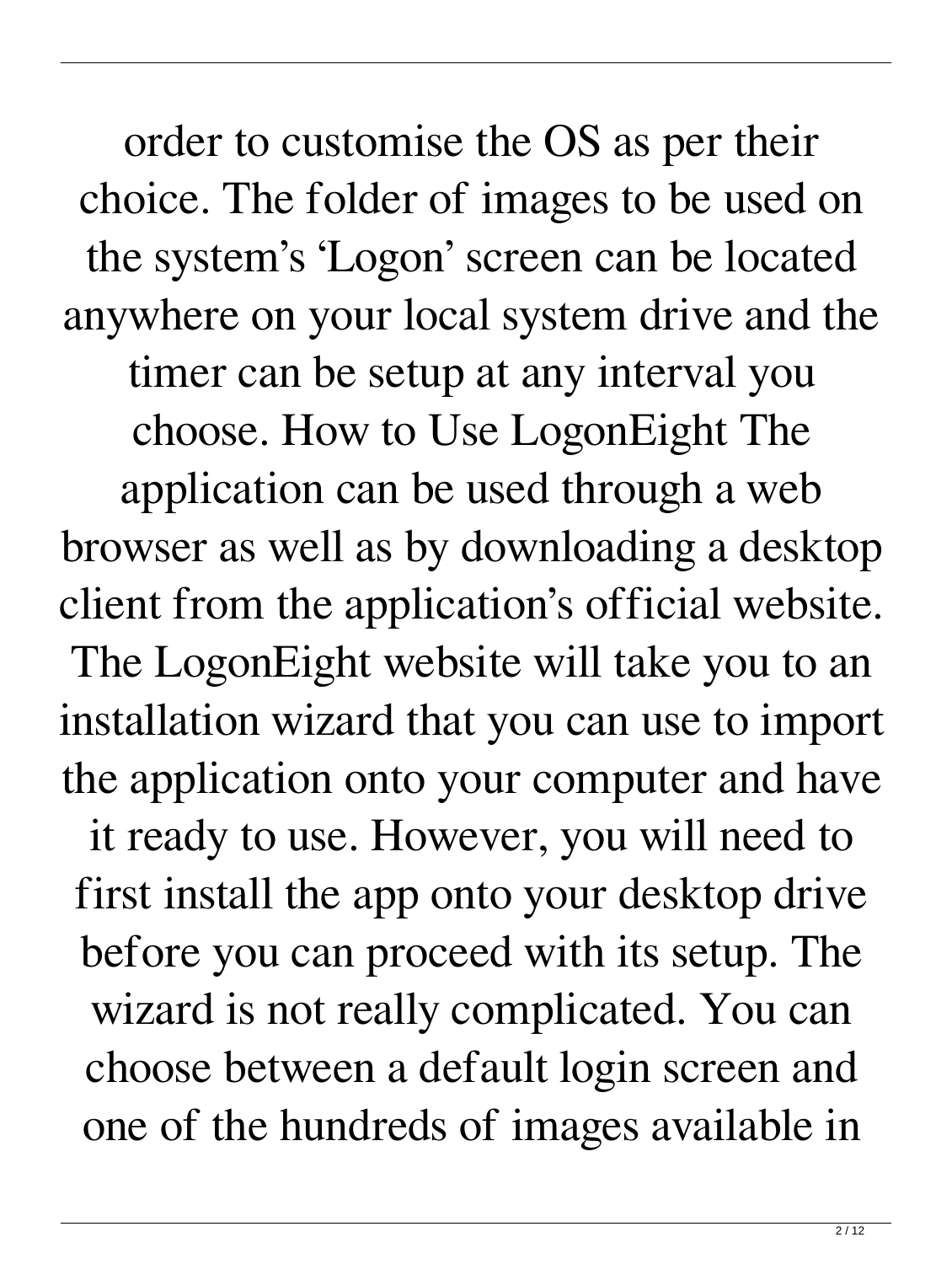the application's settings. You can also choose between different options that can help you keep your system safe and secure

or use it for any other specific purpose. We're sure that you'll like the features this application provides to you and if you're a fan of the Microsoft OS, you'll surely want to have it on your Windows 8.1 or Windows 10 based system. You can download it from the official website or get the 'LogonEight 5.1.0 Desktop Application' from the G2E Softwares section.Q: File and folder creation

per user on the server I want to create a folder and a text file on the server which will be created on the server and not on the user PC's. I have a script to create the folders but there is nothing to create the text file in the folders which will be saved on the server.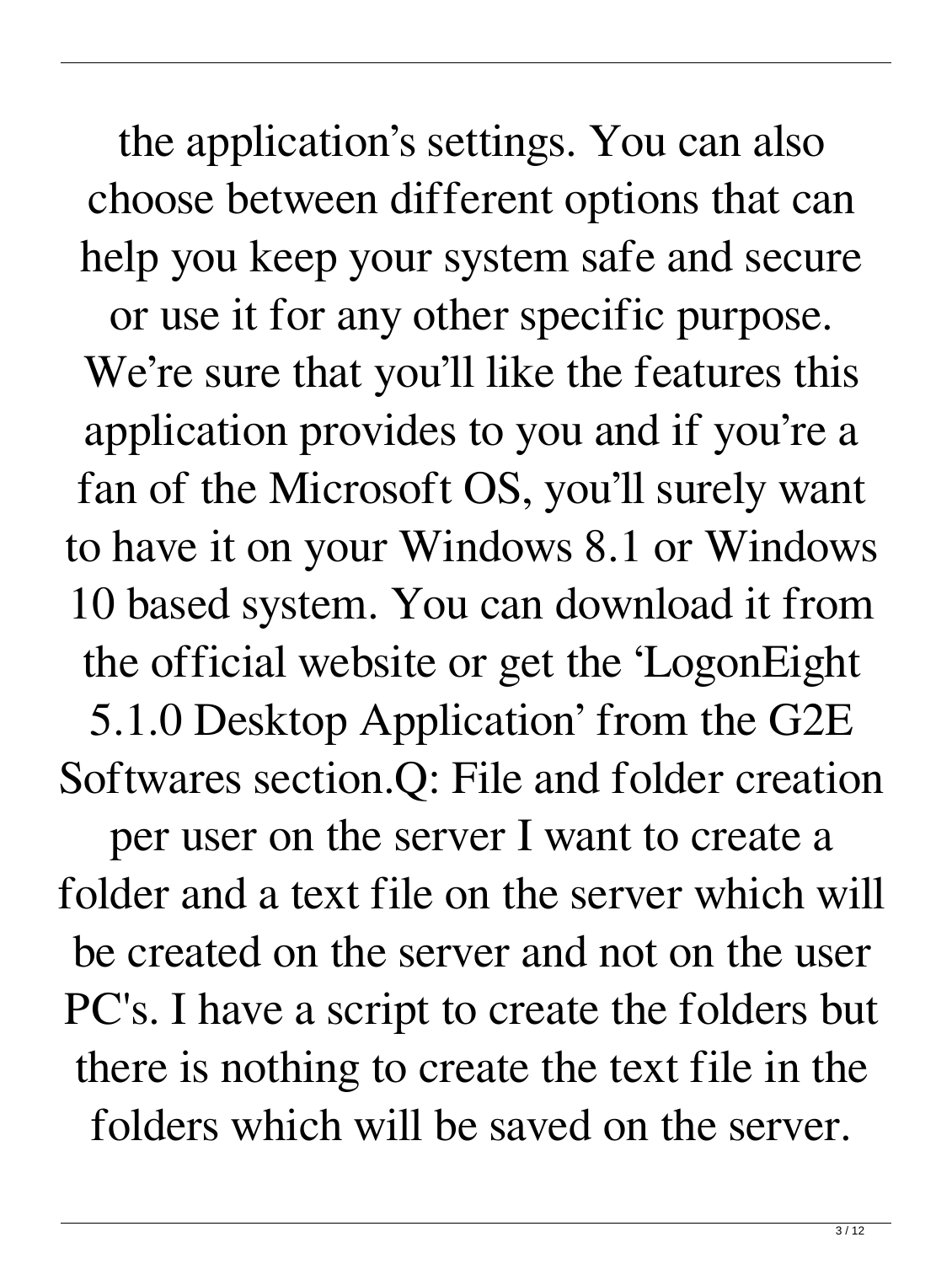$Dir = "C:\TempNotes"$   $SCount = 1$ \$Filenames = "Text Files" \$Files = \$Dir | Select -ExpandProperty Name \$d = Get-Date \$d.ToString("dd MMM yyyy") foreach (\$File in \$Files) { # Create text files \$Filename = \$

**LogonEight Crack+ With Serial Key [Updated-2022]**

Lockscreen picture that shows the current date and time of your PC. Windows 8 - 8.1 - 10.1 Use during boot, logon or logoff. Great for using multi-monitor setups or two computers. While using the computer the image will not be showing, nor may it disappear. The only way to see the picture is by moving the mouse to lock the screen (right click on the Lock Screen button) or by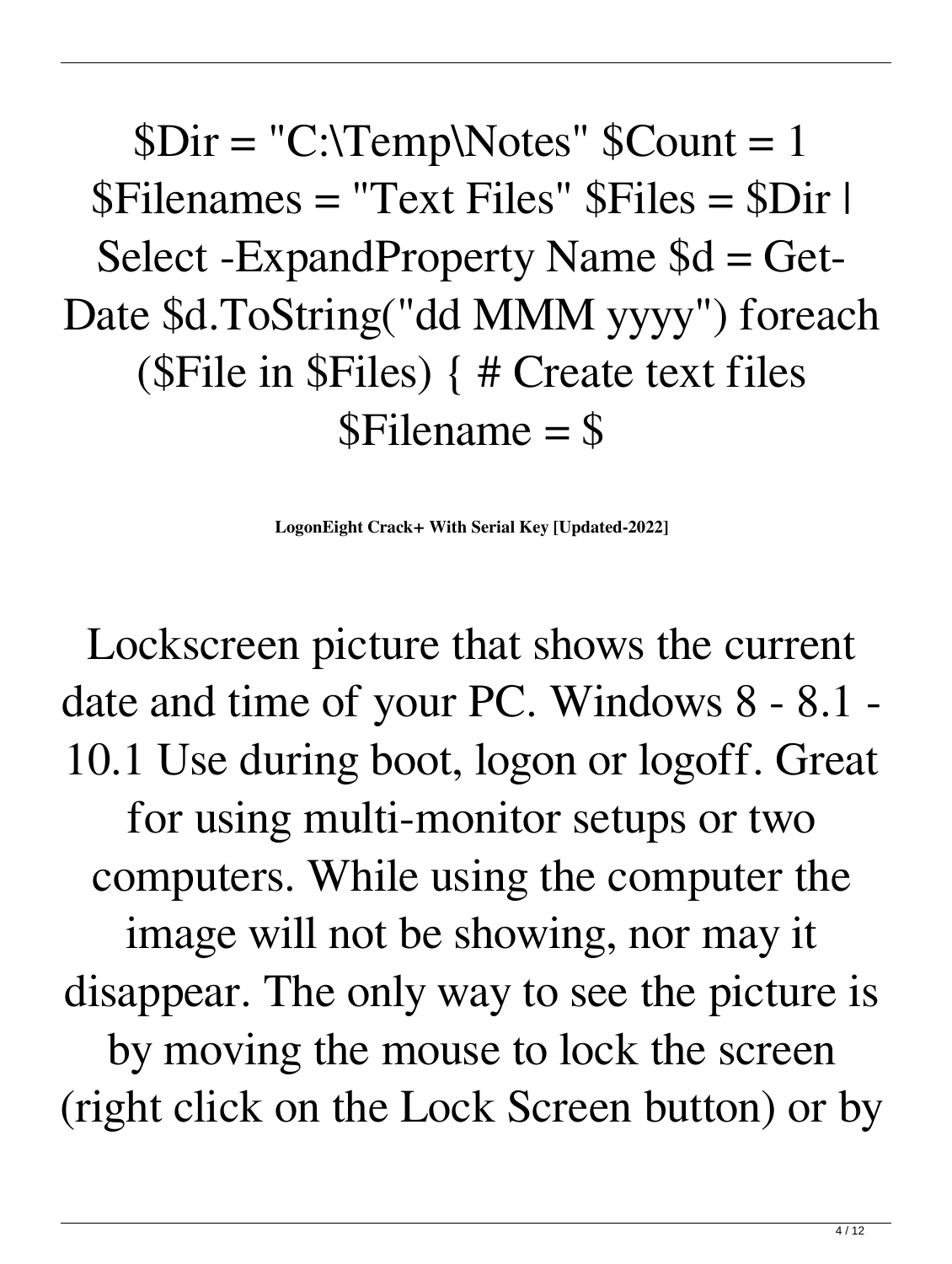pressing the windows button + L Before a restart is required, Windows will automatically change the images every x minutes. Change time interval for automatic change. Select from pictures on your PC, Dropbox, OneDrive, Flickr, SmugMug or change directory. Multiple directories can be selected. Chose size of picture Resize available Select folder to save and save

location Basic Settings: Show detailed information about selected picture. Change folder from Pictures. You can't login to any of your accounts using this, you need to use

a different program. Optional settings: Change folder to Pictures Change folder to Dropbox Change folder to OneDrive Change folder to Flickr Change folder to SmugMug Change folder to GetSavedPictures Change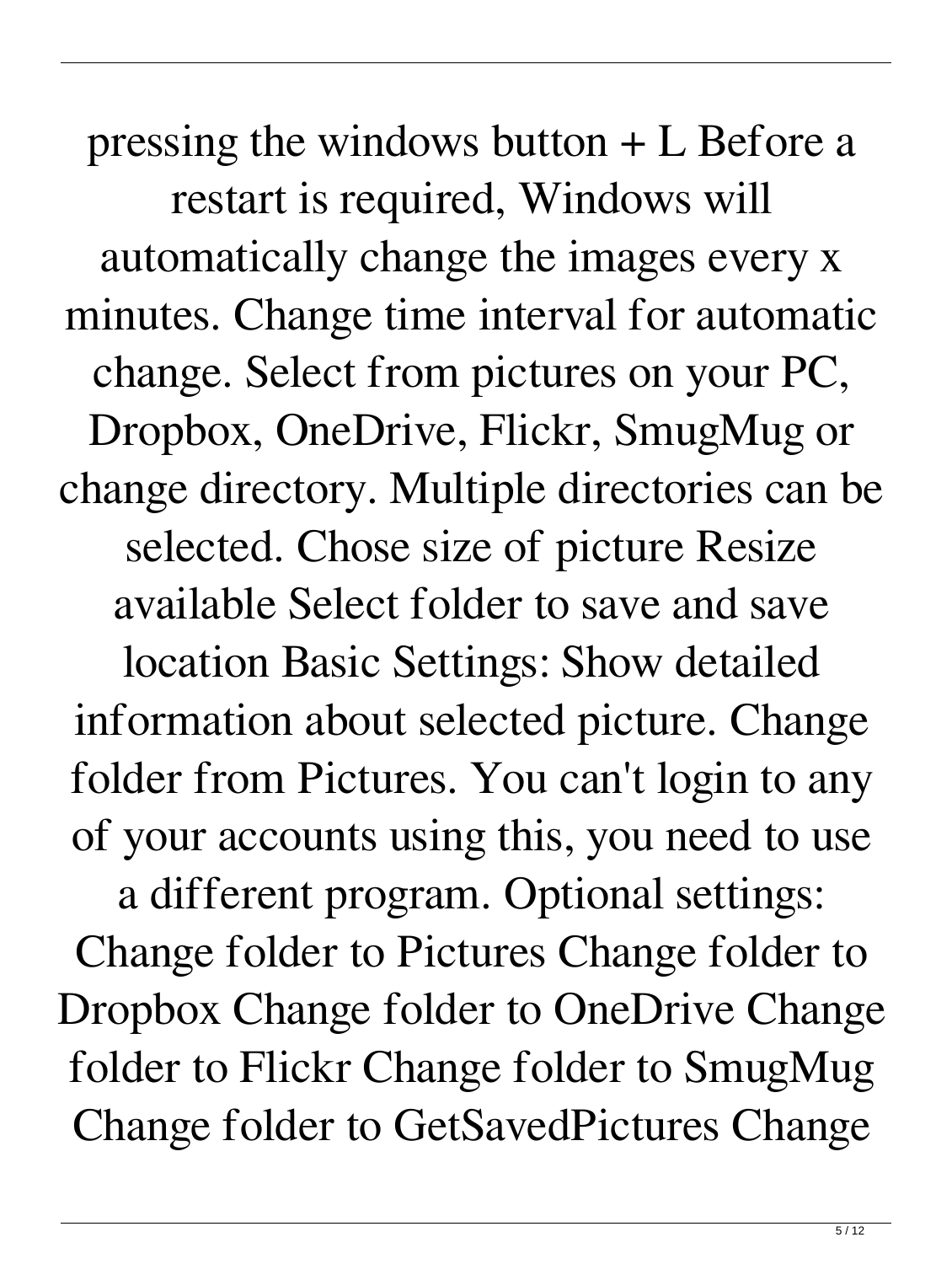folder to Pictures with sizes selected Change folder to Pictures with sizes selected and date interval change folder to Pictures with sizes selected and date interval Change folder to Pictures with sizes selected and date interval and selected size Basic Settings: Change folder to Dropbox Change folder to OneDrive Change folder to Flickr Change

folder to SmugMug Change folder to GetSavedPictures Change folder to Pictures with sizes selected Change folder to Pictures with sizes selected and date interval change

folder to Pictures with sizes selected and date interval Change folder to Pictures with sizes selected and date interval and selected size Change folder to Dropbox Change folder to OneDrive Change folder to Flickr Change folder to SmugMug Change folder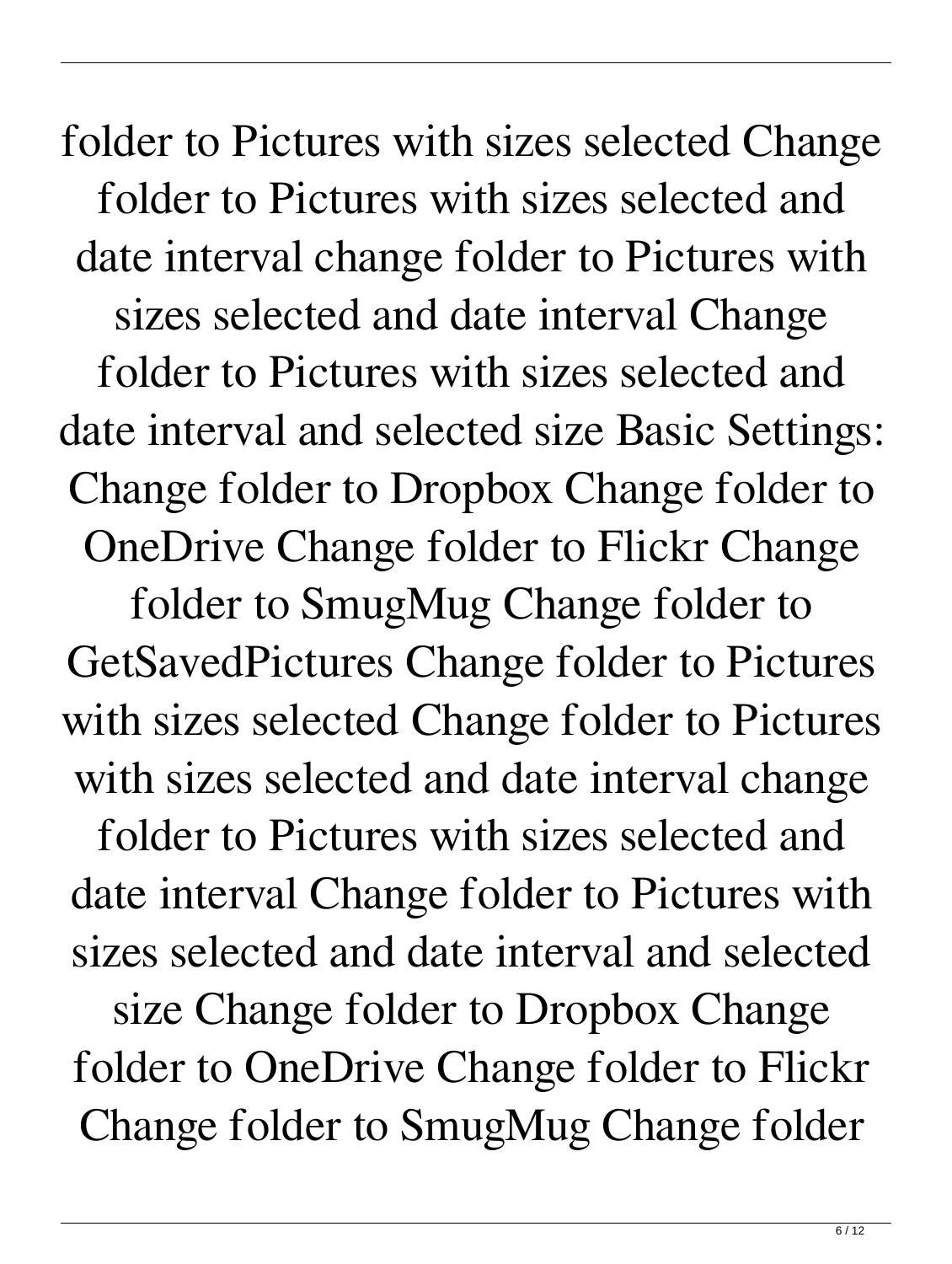7 / 12

to GetSavedPictures Change folder to Pictures with sizes selected Change folder to Pictures with sizes selected and date interval change folder to Pictures with sizes selected and date interval Change folder to Pictures with sizes selected and date interval and selected size Changing the ScreenLock folder will use the folder that contains the images you choose. Changing the time interval will change the images every time you log on to your computer and/or when you restart the computer. For example you can set the folder 81e310abbf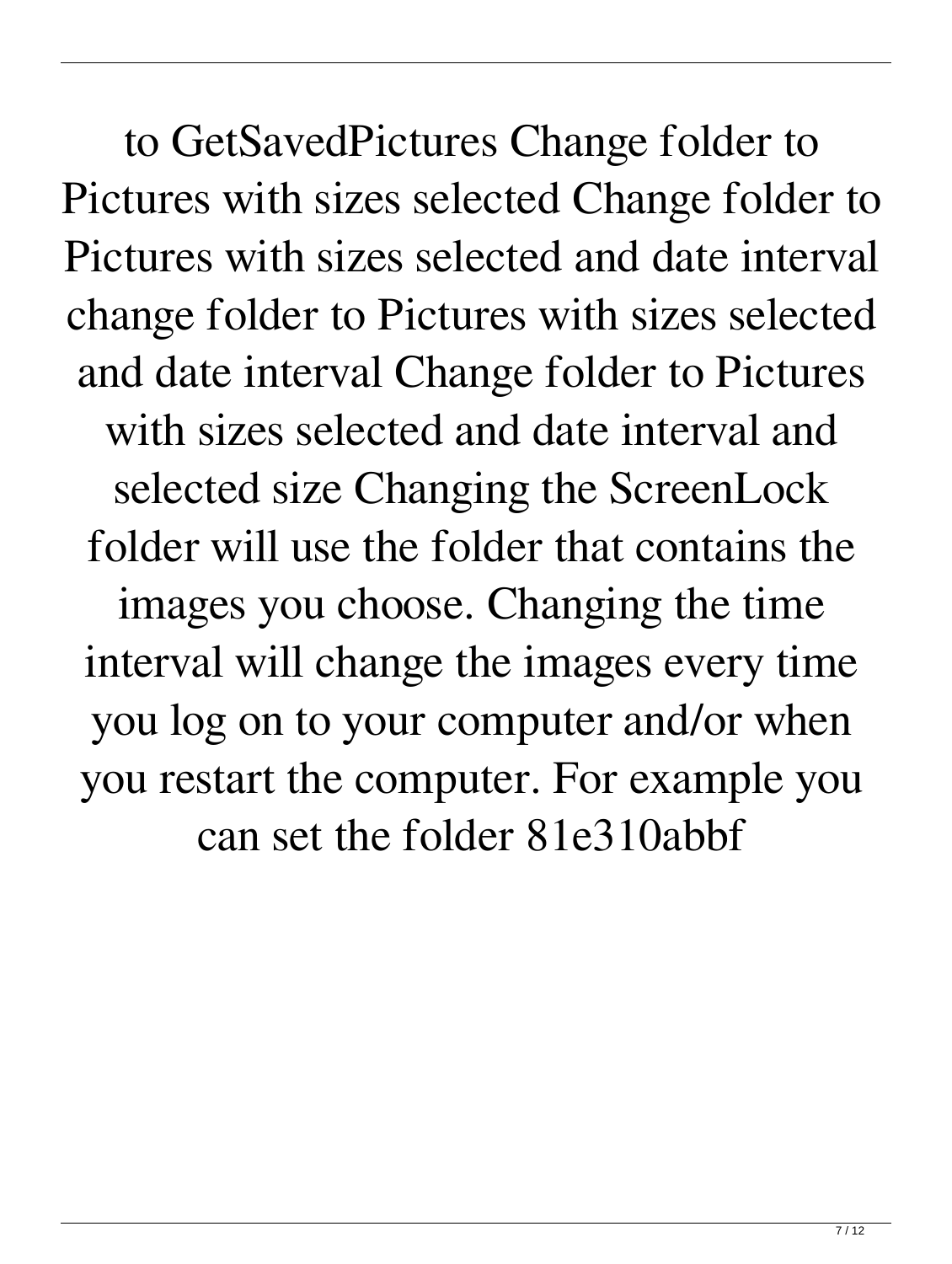After a user chooses to have the app installed, LogonEight will present them with the various options for the app to offer, one of the best being that of the background selector. For the selector, you will be given a choice of 6 different wallpapers that span from animated and bright images to midfocused and more contemplative displays. The user will have to pick a picture for the picture that will be used for the Lock Screen. It is like the Home button on a keyboard and it will look amazing on your phone or a tablet. I'm not a developer, but here's what I think can be improved: • Enroll application in Windows Store and make a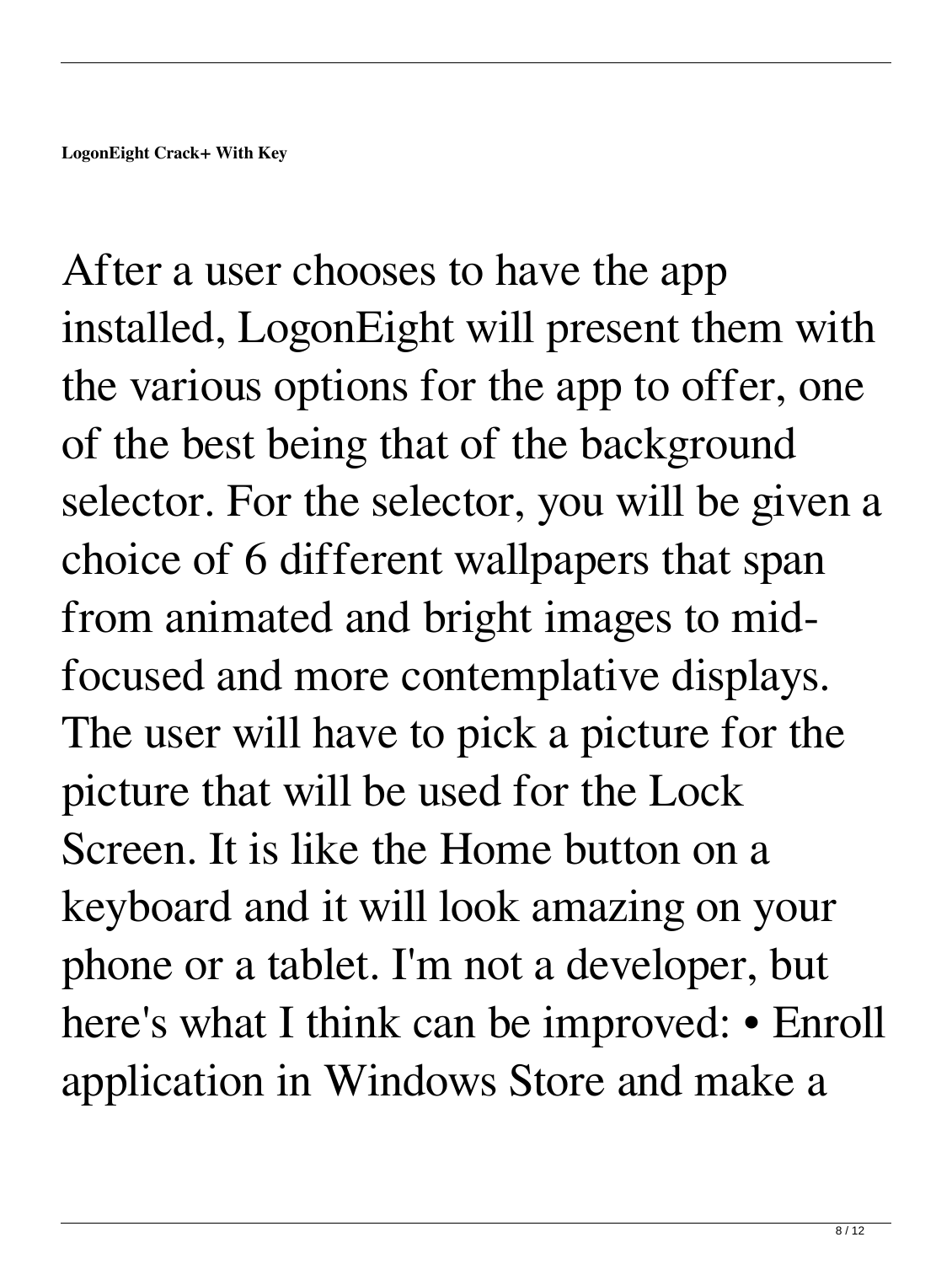new app for Windows 8 and 8.1 • Implement an auto update for the latest features. • In the Settings go to: Advanced > Background settings > Scroll through the different folders of images > choose a picture you want to use. It should work in the normal way, but it's not working for me. In my case, if I click on a folder of images LogonEight opens with that folder, but it does not refresh the page, nor does it offer me an image. Please add this feature • In the picture selector you can choose the folder that the pictures are stored in. Please add this feature • In the description of the app you should add that this app is also available in the Windows Store • In the description you should say that the app has been upgraded for Windows 8.1 • In the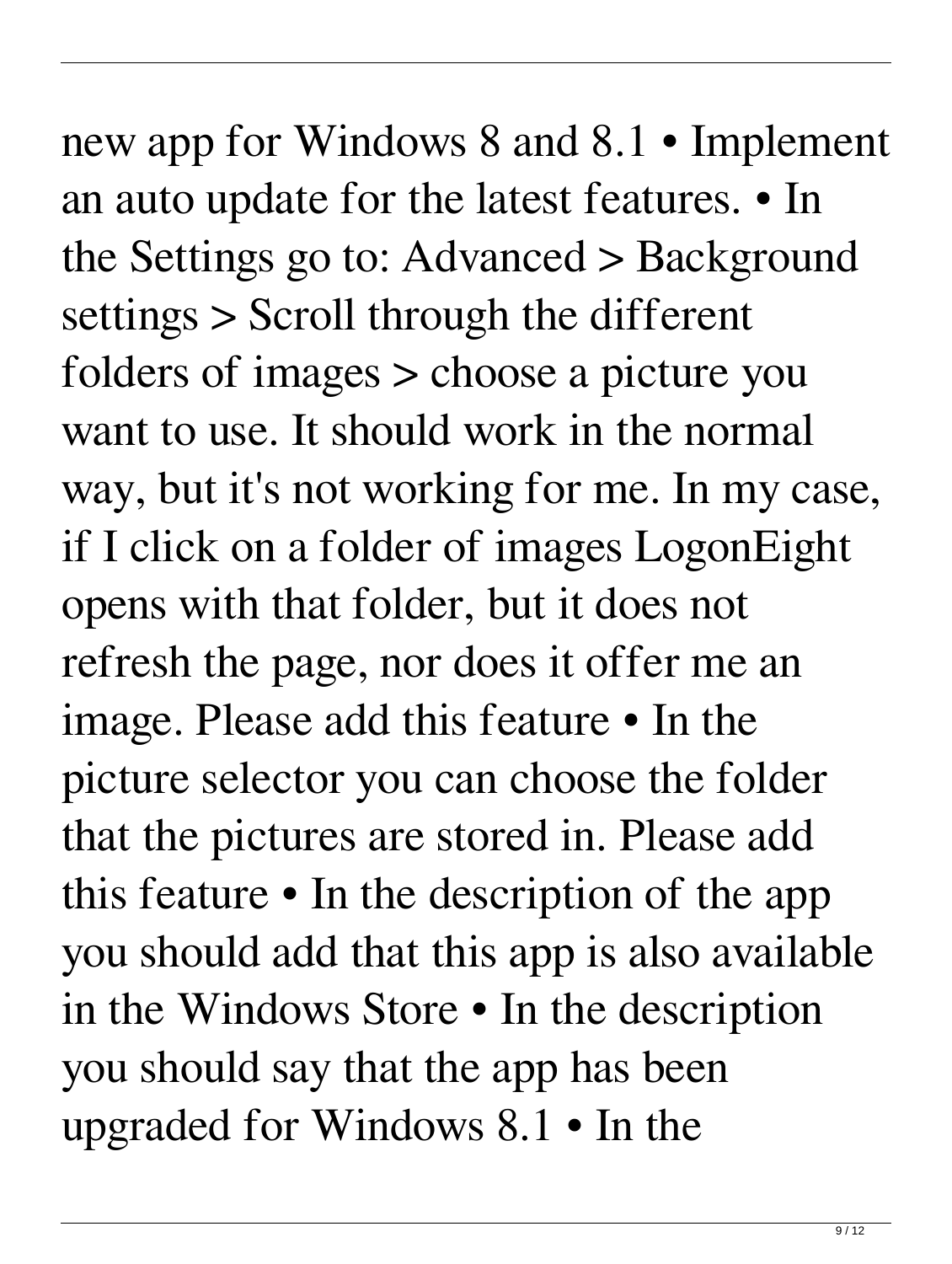description you should say that this app has been optimized for Windows 10 • in the background settings you should add a scroll bar so that you can navigate to the next folder of images and pick up a new image. You should be able to keep working in the same folder as well. I have added in the description a list of all the folders of images. • The application should have an update version. The current version is 1.0.0.12 and it should be at least 1.2.0.8 • Add a lock screen or background on the start screen  $\bullet$ Add an option to rotate the screen • Add an option to change the folder of images. • Use

the program "ScreenSharing", you can choose Windows 8.1 and 8 for installation • Add an option to save the images, maybe a folder that I can choose. • In the Settings you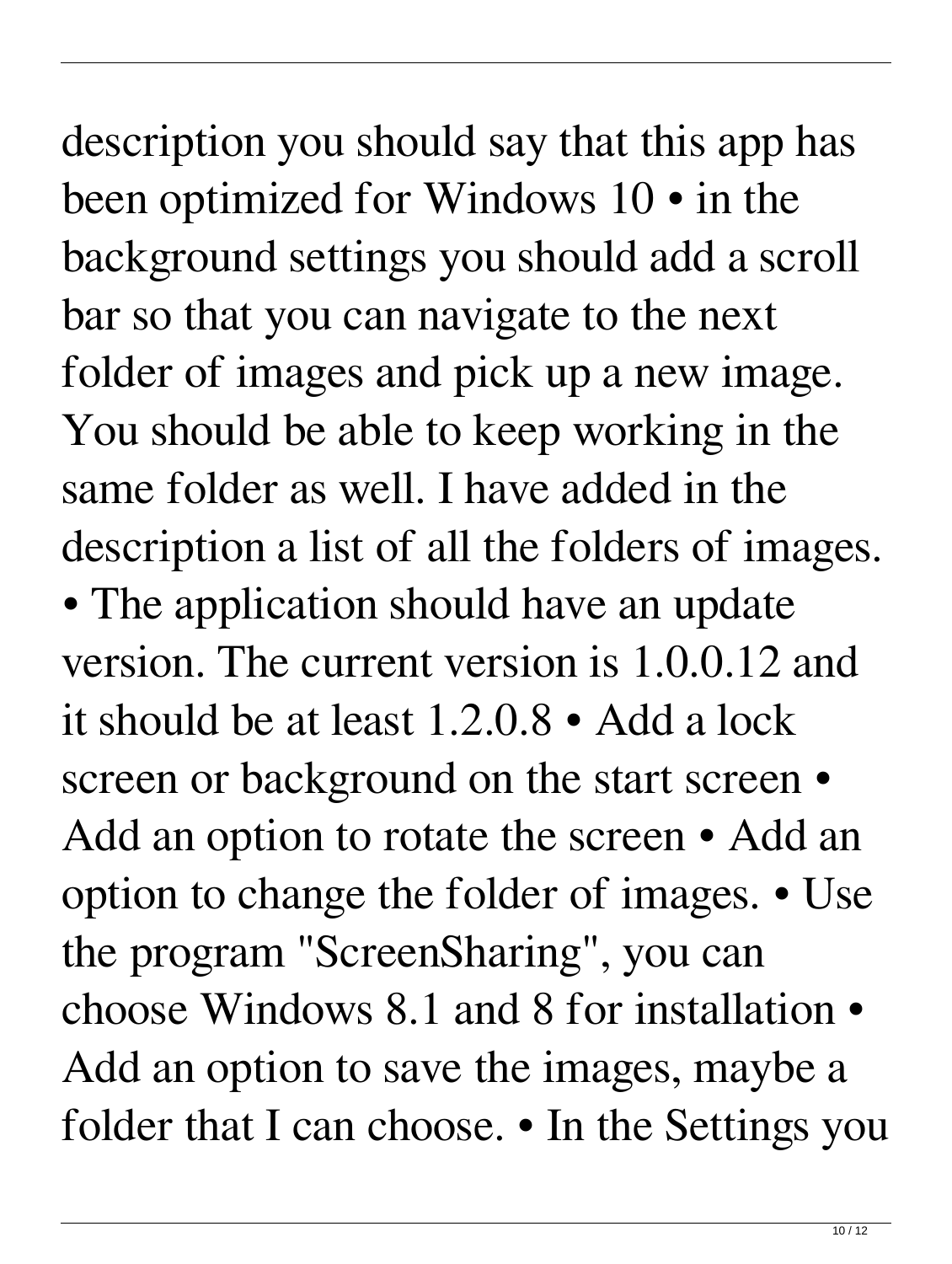## should add an option for "Background Settings", it would be great to have a scroll bar

**What's New in the?**